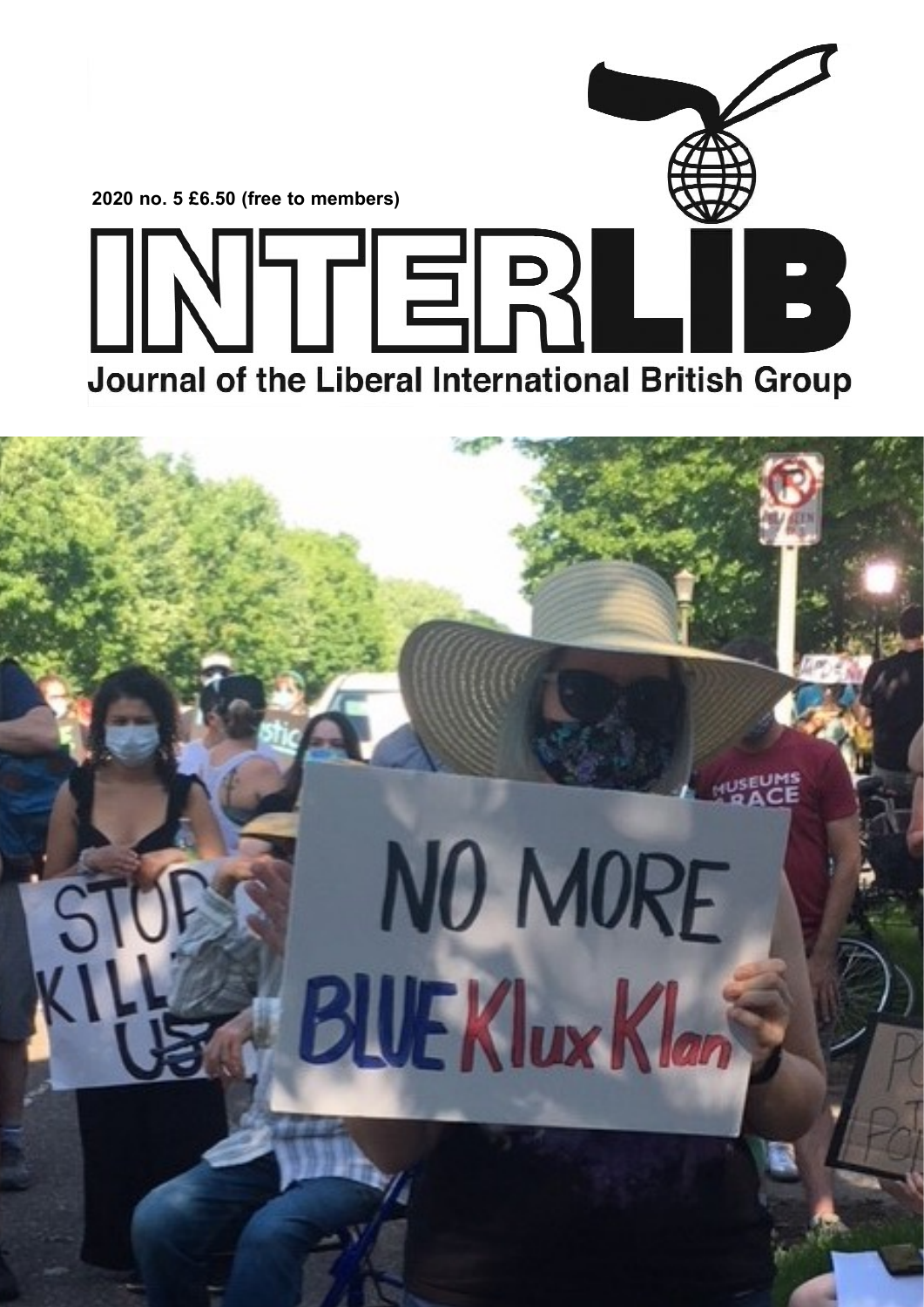## **EVENTS**

# **CONTENTS**

| 26th-29th September Liberal Democrats' Autumn<br>Conference. Will be an Online event.                    | LIBG 2020 Programme<br>page 3                                                                        |
|----------------------------------------------------------------------------------------------------------|------------------------------------------------------------------------------------------------------|
| 23rd October Second reading of Alistair Carmichael's<br>Hong Kong Bill, House of Commons.                | The Death of George Floyd, by Christine<br>Graf.<br>pages 4-5                                        |
| For bookings & other information please contact the<br>Treasurer below.                                  | The Death of Panda Diplomacy? The End<br>of Chinese Ascendancy?<br>By Joe Zammit-Lucia.<br>pages 6-9 |
| NLC= National Liberal Club, Whitehall Place,<br>London SW1A 2HE                                          | LI bureau condemns China's demolition of<br>'one-country-two systems' firewall.<br>page 9            |
| Underground: Embankment                                                                                  | Questioning Western Nations' Moral<br>Values! By Mohammed Nossier<br>pages $10-11$                   |
| Liberal International (British Group)                                                                    | Another Illegal Annexation, by Andy Daer. p. 11-12                                                   |
| Treasurer: Wendy Kyrle-Pope, 1 Brook Gardens, Barnes, London SW13 0LY<br><i>email</i> w.kyrle@virgin.net | Solidarity with Black Lives Matter.<br>page 13                                                       |
|                                                                                                          | Presidential term limit abused as Liberals claim<br>democracy defeated [Russia]<br>page 14           |
|                                                                                                          | Reviews<br>pages $15-16$                                                                             |
|                                                                                                          |                                                                                                      |

Photographs: Dennis Graf, Mohamed Nossier, Andy Daer.



*InterLib is published by the Liberal International (British Group). Views expressed therein are those of the authors and are not necessarily the views of LI(BG), LI or any of its constituent parties.*

*Comments and articles can be sent to Lockhart & Hastings, Intellectual Properties Consultants, 29 St Helen's Crescent, Hastings TN34 2EN, email lockharthastings@btconnect.com*

Chinese Liberal Democrats have an online survey on the situation in Hong Kong. To participate please go to https://chineselibdems.org.uk/en/survey/surveyon-the-situation-in-hong-kong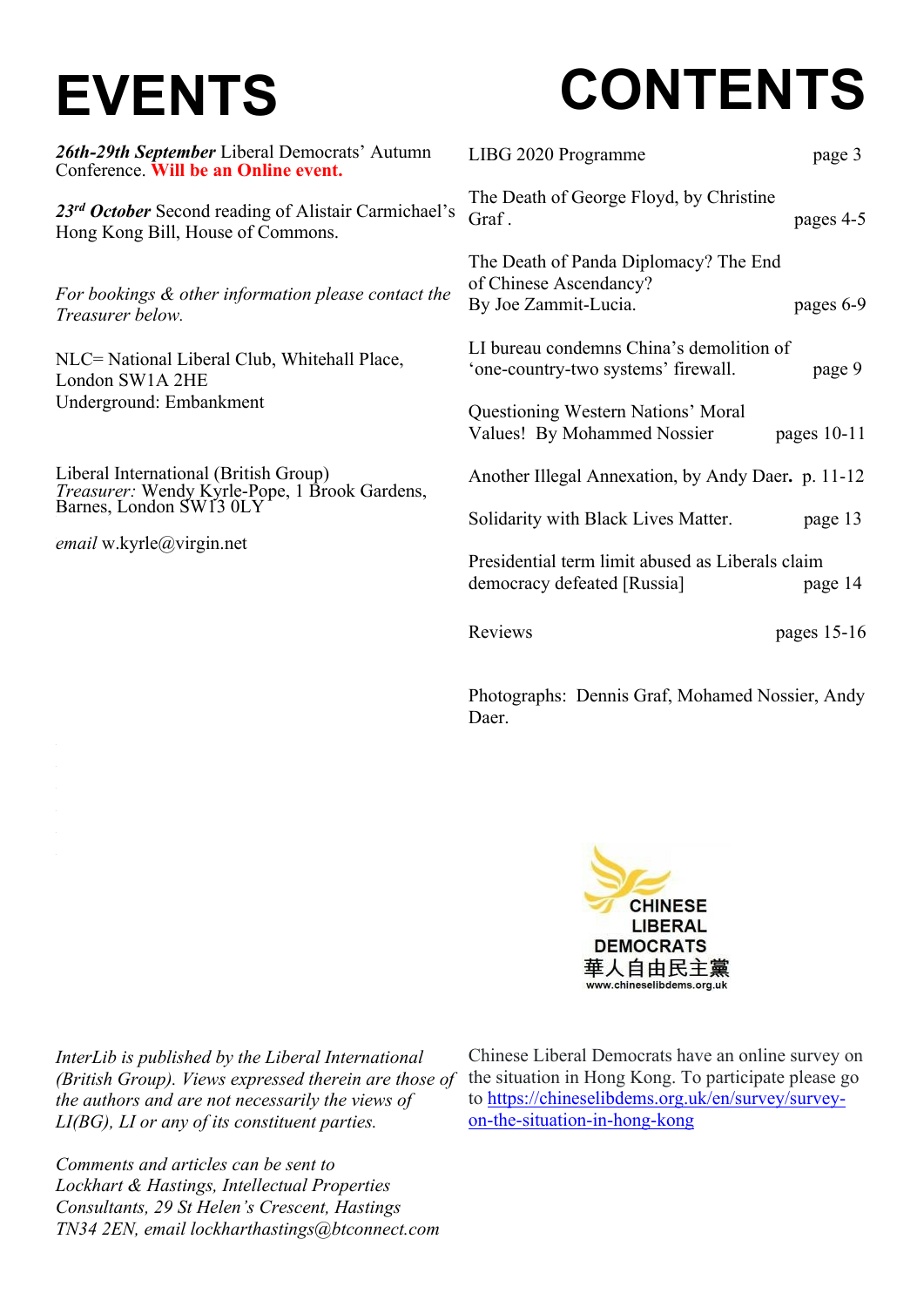

### **LIBG 2020 PROGRAMME**



A programme of events for LIBG has been organised by the executive for the rest of the year. It is ntended that these will be held physically at the National Liberal Club starting at 6.30pm in each case, but also broadcast online. These arrangements will obviously depend on both corona virus restrictions and technology.

Details of online access, speakers and exact subjects will be announced nearer the time for each. Please check the forthcoming events link on the LIBG website, www.libg.co.uk

The events are:

#### **17 August:**

Hungary Loss of human rights - worry for EU disintegration? Is Orban out of Control?

#### **14 September**

Forum on China

#### **12 October**

75 years of peace with the UN - is it still upholding the spirit of supporting human rights or does its form need to change?

#### 9 **November**

Annual General Meeting (postponed from July due to pandemic restrictions) followed at 7pm by speaker meeting

#### **7 December**

What's happening to the USA's Global position, and what are the threats?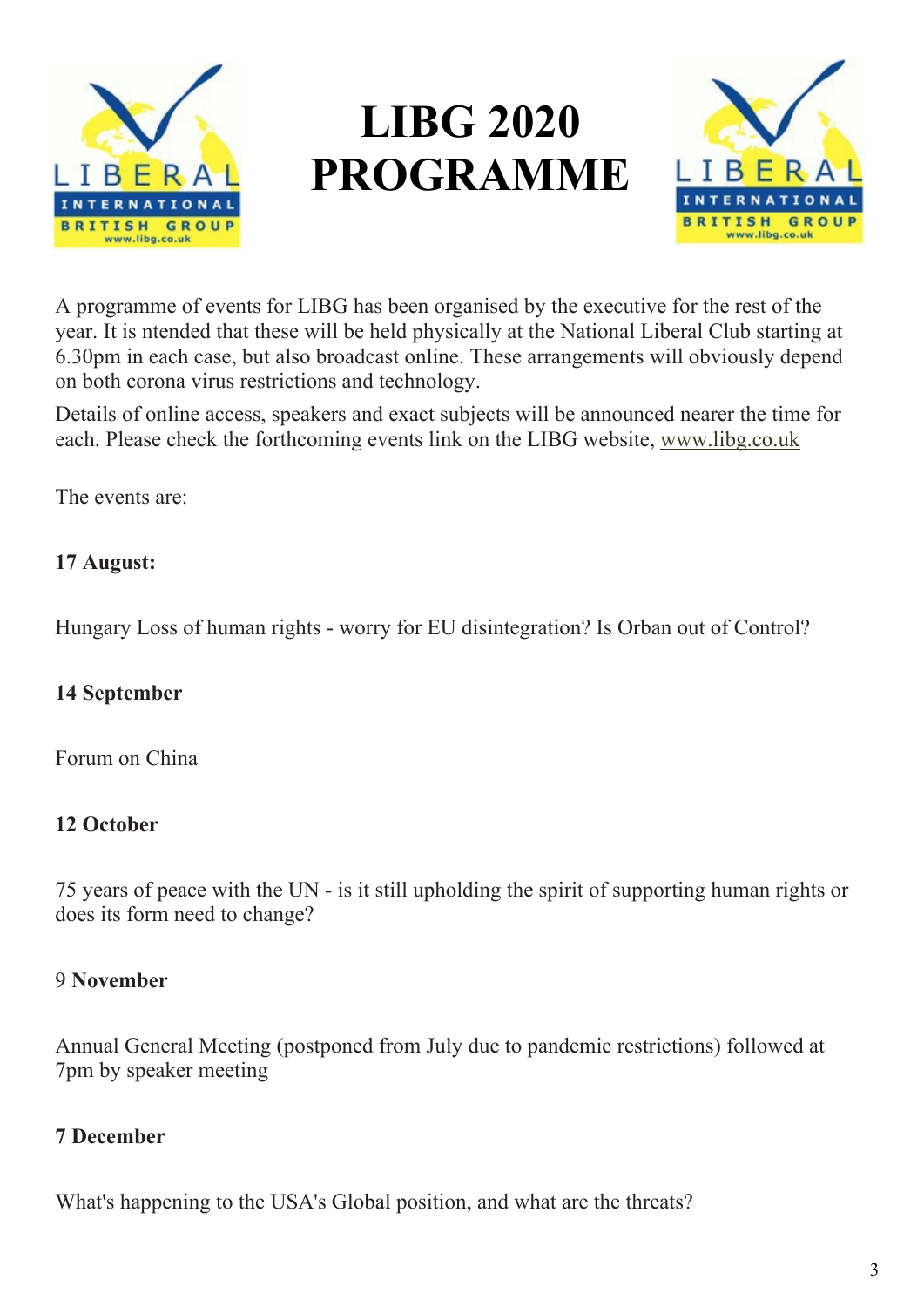### **The Death of George Floyd. Christine Graf.**

"What, in our house?" The infamous words of Lady MacBeth were the first that came to mind when I heard about George Floyd, and how he had died in broad daylight, handcuffed, repeatedly apologizing, crying out for breath, for his mother, and how he finally choked to death under the knee of Derek Chauvin, a Minneapolis policeman.

This is not what one expects to happen here. Mississippi, maybe. Minnesota, no. Minnesotans, like Canadians, are said to be "nice." But this was certainly not the first time the local police killed a suspect in a non-life-threatening situation.

A friend's grandchild still misses Philando Castile, the kind and friendly Black who worked at her school cafeteria. Four years ago Castile was shot when reaching for his driver's license during a routine traffic stop just about 3 miles north of here. His killing attracted nationwide attention when his fiancée livestreamed the incident on her cellphone. Castile's mother now instructs people in the community on how to behave when stopped by police, what to do to avoid being shot. Others, like Jamar Clark and Thurman Blevins, died at the hands of police in previous years. By the way, there is little chance that I or my husband will be shot by a cop: we are white.

Normally a police officer who shoots someone goes on what is called "administrative leave." Usually it's "paid administrative leave." Dave Bicking, a member of Communities United Against Police Brutality, told a New York Times reporter that since 2012 more than 2,600 civilian complaints have been filed against

Minneapolis police officers. In only a dozen cases involving 15 officers has any discipline resulted – the worst being 40 hours of unpaid suspension, "A week's unpaid vacation" Bicking called it.

Many Black parents here and all over the U.S. feel they have to give their children, especially if they are boys, "the talk." According to adolescent psychiatrist Adrienne Clark, children as young as 10 need to understand what they can expect from the police. They should hear about discrimination and racial injustice: when they're 14 and older, they need to understand that bias might cause police officers to



"view them as older and more aggressive than their white peers."

George Floyd had probably heard the talk. He cooperated with the police, did not resist when he was handcuffed, but balked at going into the squad car, saying he was claustrophobic. It was then that Officer Chauvin took him down and knelt on his neck for over 8 minutes. The police transcript recorded first his apologizing, finally his uttering "I can't breathe" over 20 times before he died. Members of the public protested, but were not able to intervene to save him: two policemen helped to hold down the handcuffed man while another stood watch. This was all over a counterfeit \$20 bill, a minor crime, a misdemeanor.

For several days after the death of Floyd on Monday, May 25<sup>th</sup>, Derek Chauvin, the police officer responsible, remained a free man. He was finally arrested and charged on Friday, May 29th. As Jacob Frey, the mayor of Minneapolis, put it at a news conference on Tuesday the 26th: "Why is the man who killed George Floyd not in jail? If you had done it or I had done it, we would be behind bars right now."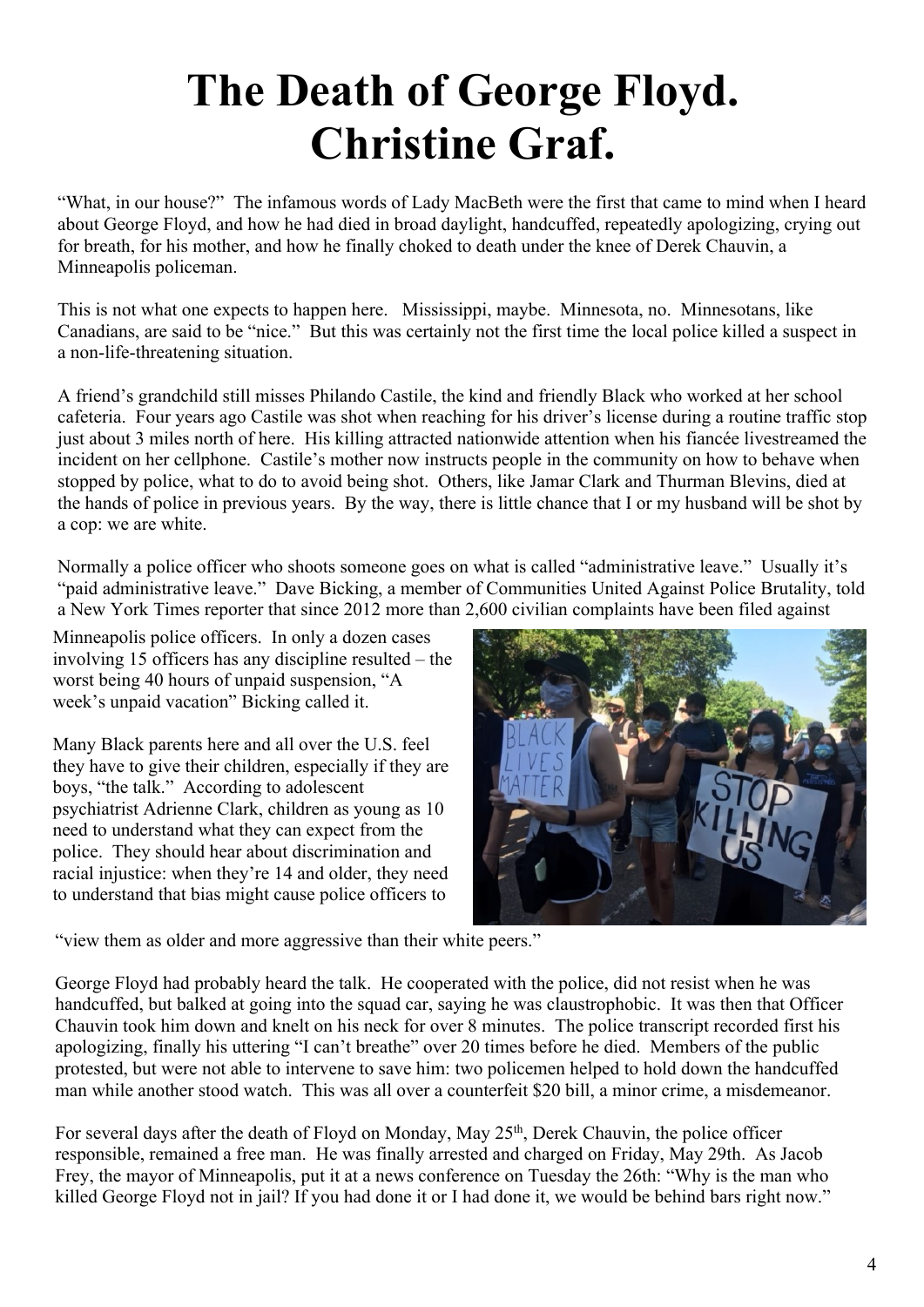Derek Chauvin and the other officers did not expect to be jailed. They belong to a powerful police union. Its head, Lt. Bob Kroll, criticized Chief of Police, Medaria Arradondo for firing the four officers soon after Floyd's death. In an interview on Minnesota Public Radio, Janee Harteau, a former chief of police pointed out that the strength of the union makes it almost impossible for police chiefs to dismiss or discipline rogue officers: "When I either impose discipline or terminate officers for wrongdoing, it's either the union filing grievances fighting against me or it's the arbitrators who are undoing the discipline or the terminations," said Harteau. "So, who really has the power to change the culture?"

On June 1<sup>st</sup>, a week after Floyd's death, we went to a protest demonstration in front of the governor's mansion, about a mile from here. Most of the demonstrators we saw were young whites. Some brought their children; many people, because of the pandemic, wore masks. It was a peaceful demonstration on a hot afternoon, and we noticed many people carrying homemade signs. Along with the usual "Black Lives Matter" signs, we saw "Police the Police," "Rest in Power George Floyd" "Stop Killing Us" "No More Blue Klux Klan," and tellingly, "Arrest All Four" and "Arrest them All." This was on Monday, the first of June. It wasn't until Wednesday that the 3 other officers involved in Floyd's death were charged, with "aiding and abetting a murder."



Some people, including President Trump, chose to focus not on the lynching of a helpless man in police custody, but on the looting and burning that followed his death: "Shoot the looters" he tweeted.

It is true that looting became widespread within a day of Floyd's death. Over a hundred businesses, many of them small and immigrant-owned, were looted and in some cases burned down. George Floyd's brother Terrance came to the Twin Cities to see the place where his brother died and to appeal for peace: "I understand y'all upset" he said, "But I

doubt if y'all half as upset as I am. So if I'm not over here wilding out – if I'm not over here blowing up stuff, if I'm not over here messing up my community – then what are y'all doing?"

Later Governor Tim Walz echoed the plea for peace, pointing out that looters were doing a disservice to George Floyd's memory and distracting from valid protests against police violence. But it took the summoning of the National Guard, young men in camouflage uniforms beside military vehicles, lining the streets that already looked strange, the shop windows boarded up with plywood, to restore order to our cities.

But the worst violence had already happened outside Cup Foods, at 38<sup>th</sup> and Chicago Avenue in Minneapolis. Darnella Frazier, just 17 years old, saw a murder in progress and filmed it on her phone, posting it on her Facebook page at 1:46 a.m. In the video Derek Chauvin looks calmly out at her, hands in pockets, sure that he won't be held responsible for the murder he's in the process of committing. When the body of George Floyd was sent to the Hennepin County Medical Center, the police report stated that the suspect had stopped breathing while in their custody. Nothing in their report suggested that the police, whose motto on their squad cars is "Protect and Serve" had had anything to do with his death. The word of bystanders who witnessed the murder would not have been enough. It took a brave teenager to record the images that should sicken anybody who can watch even a few seconds of them, a video that just might, this time, lead to real change.

#### *Christine Graf*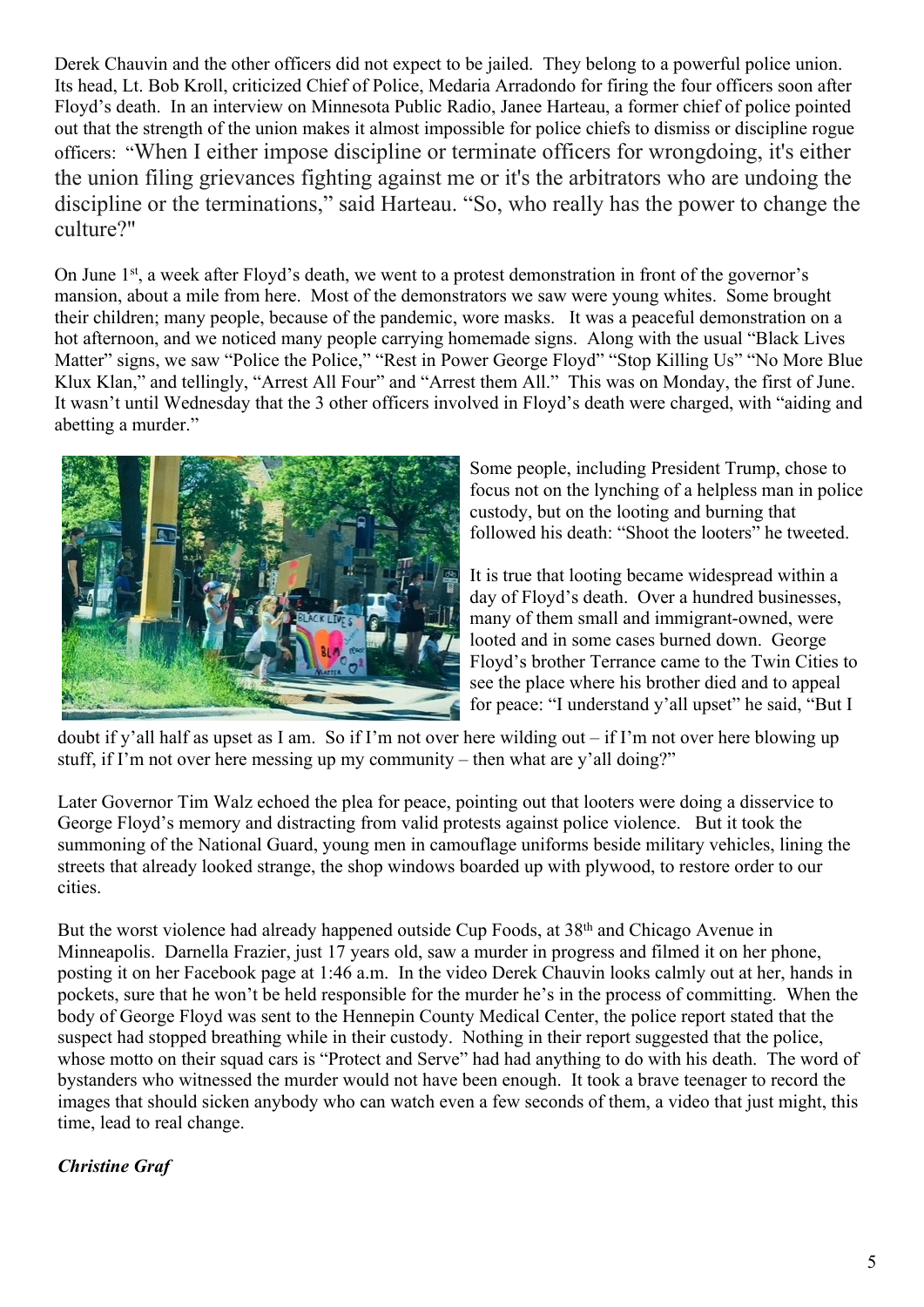### **THE DEATH OF PANDA DIPLOMACY? THE END OF CHINESE ASCENDANCY? Joe Zammit-Lucia**

Authoritarian regimes tend to display an uncomfortable combination of aggression and paranoia that feed on each other.

#### *Has China entered an unstoppable cycle of increased belligerence?*

As they gain confidence, they become more aggressive towards others. But, since they can only maintain their position through force and suppression, they also feel that threats, real and perceived, need to be met with yet more forcefulness. This uncomfortable combination risks leading to an unstoppable cycle of everincreasing belligerence.

Has China entered this cycle? What are the implications? Is there a way back?

Under President Xi, China has become more assertive. From its actions in the South China Sea, to its proposed security laws in Hong Kong, to repeated provocative military flights over Taiwan, and now the confrontation on its borders with India where, reportedly, twenty Indian soldiers were killed, battered by clubs wrapped in barbed wire or thrown down ravines.

It seems that China has abandoned years of panda diplomacy designed to build its soft power and has moved to sharp power and hard power mode.

Why? And what does it all portend for the future of globalization?

#### **Trump's American Provocation**

#### *President Trump has every incentive to continue his anti-China rhetoric and actions*

President Trump's aggressive stance towards China is increasing as the November elections approach. There is precious little chance that this will be reversed since standing up to China forms an important part of the President's electoral platform and plays well to China's plummeting popularity in the US.



The greater China's aggressiveness, the more likely are negative perceptions to grow, providing President Trump with a strong incentive to continue with his policies.

#### *Biden follows growing anti-China sentiment*

Neither would a President Biden in January 2021 change that trajectory. Biden promises to make his efforts to curb China more effective than those of President Trump by building an anti-China coalition of allies.

*Joe Biden would sanction China if president for its plan to impose new national security rules on Hong Kong, his campaign said on Wednesday, and accused President Donald Trump of having "enabled" Beijing's curbs on freedoms in the former British colony.*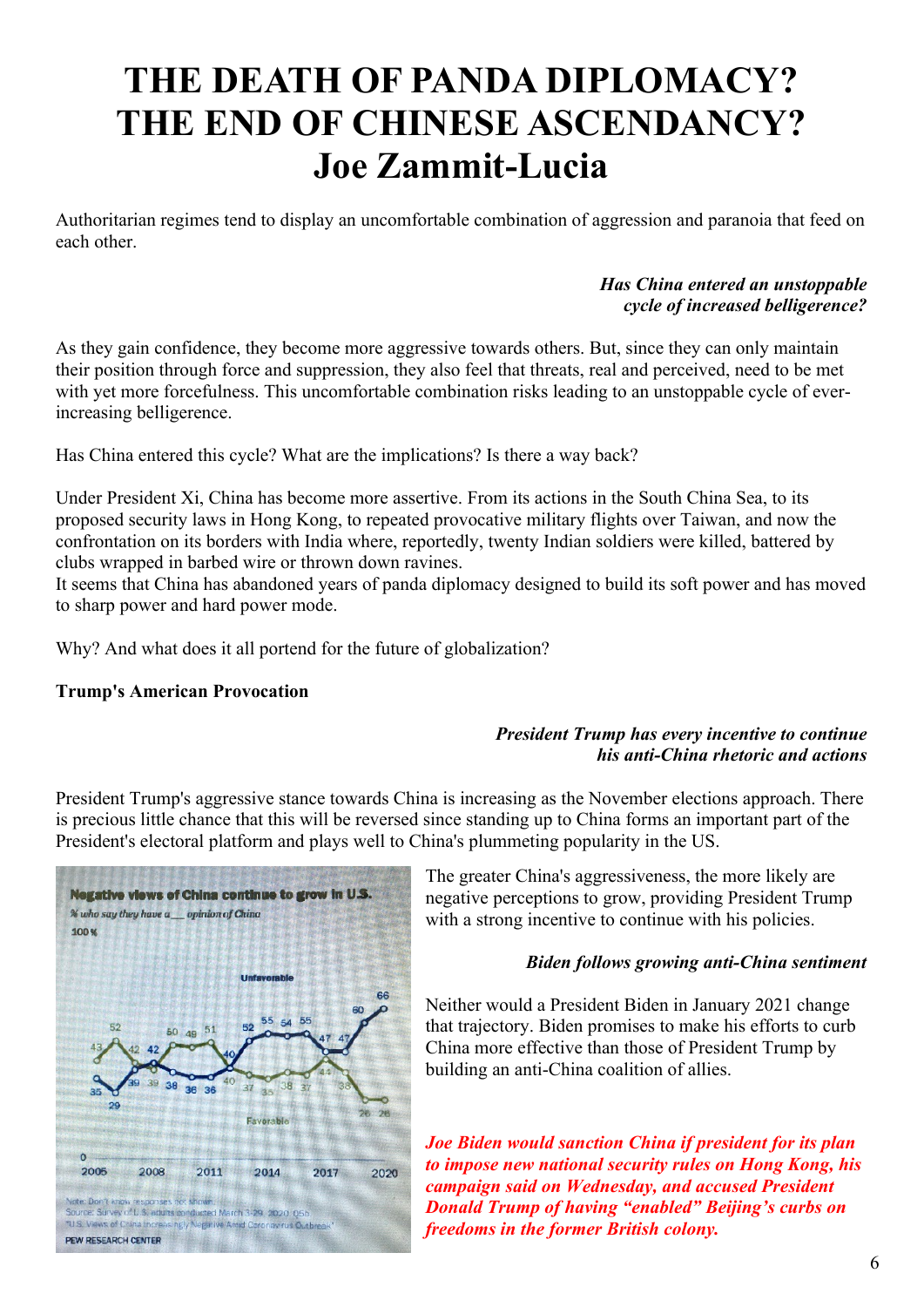*The United States had to "take a stand against China's crackdown in Hong Kong," said Tony Blinken, a senior foreign policy advisor for Biden, the likely Democratic nominee to take on Trump in November's election. He said the former vice president would rally American allies to pressure China, leverage he said Trump had "forfeited," and criticized the Republican president for praising leader Xi Jinping in the face of pro-democracy protests that shook the territory last year.*

*A Biden administration would "fully enforce" the Hong Kong Human Rights and Democracy Act, "including sanctions on officials, financial institutions, companies and individuals," Blinken said in a statement. As reported by Reuters 27 May 2020*

Currently there seems little reason to believe that Sino-American relations will see much improvement in the short term.

#### **Where is Europe?**

#### *Are Europe's aspirations in relation to China in any way practicable?*

 Europe's position remains one of trying to straddle the fence of standing up to China (how?) while also maintaining good trade relations. A summit between European and Chinese leaders on June 22nd ended with Ms Von der Leyen calling the EU relationship with China simultaneously "one of the most strategically important and one of the most challenging". The EU also claims that human rights, fundamental freedoms, level playing field conditions and reciprocal market access are vital pillars for the EU. Sounds more aspirational than practical given where China is today.

*"Rather than putting all its eggs in the treaty basket, the EU is pursuing a twin-track approach of engagement with Beijing coupled with tough, unilateral steps to level the playing field. "The only way to get their attention is if they cannot take the openness of the EU market for granted," said [a] European official***.** *EU-China meeting touched by frost as economic barriers grow Financial Times, 22 June 2020*

While trying to avoid it or postpone it as much as possible, in due course, Europe will likely have to commit to a choice – a Western alliance or collaboration with China?

As the EU has repeatedly told the UK, having one's cake and eating is not likely a viable option.

Meanwhile countries in Europe's own back yard, like Serbia, continue to deepen their China relations – and their dependence.

#### **Will it all start to go wrong elsewhere?**

*Just as European imperial powers employed gunboat diplomacy, China is using sovereign debt to bend other states to its will. As Sri Lanka's handover of the strategic Hambantota port shows, states caught in debt bondage to the new imperial giant risk losing both natural assets and their very sovereignty. BRAHMA CHELLANEY Professor of Strategic Studies at the New Delhi-based Center for Policy Research and Fellow at the Robert Bosch Academy in Berlin*

As the effects of the COVID-19 pandemic start to become obvious, states that have become involved in China's Belt and Road initiative may come to take a different view of whether the initiative is as benign as they might have initially imagined.

> *China has not yet reached a stage where its assertiveness can go unchallenged*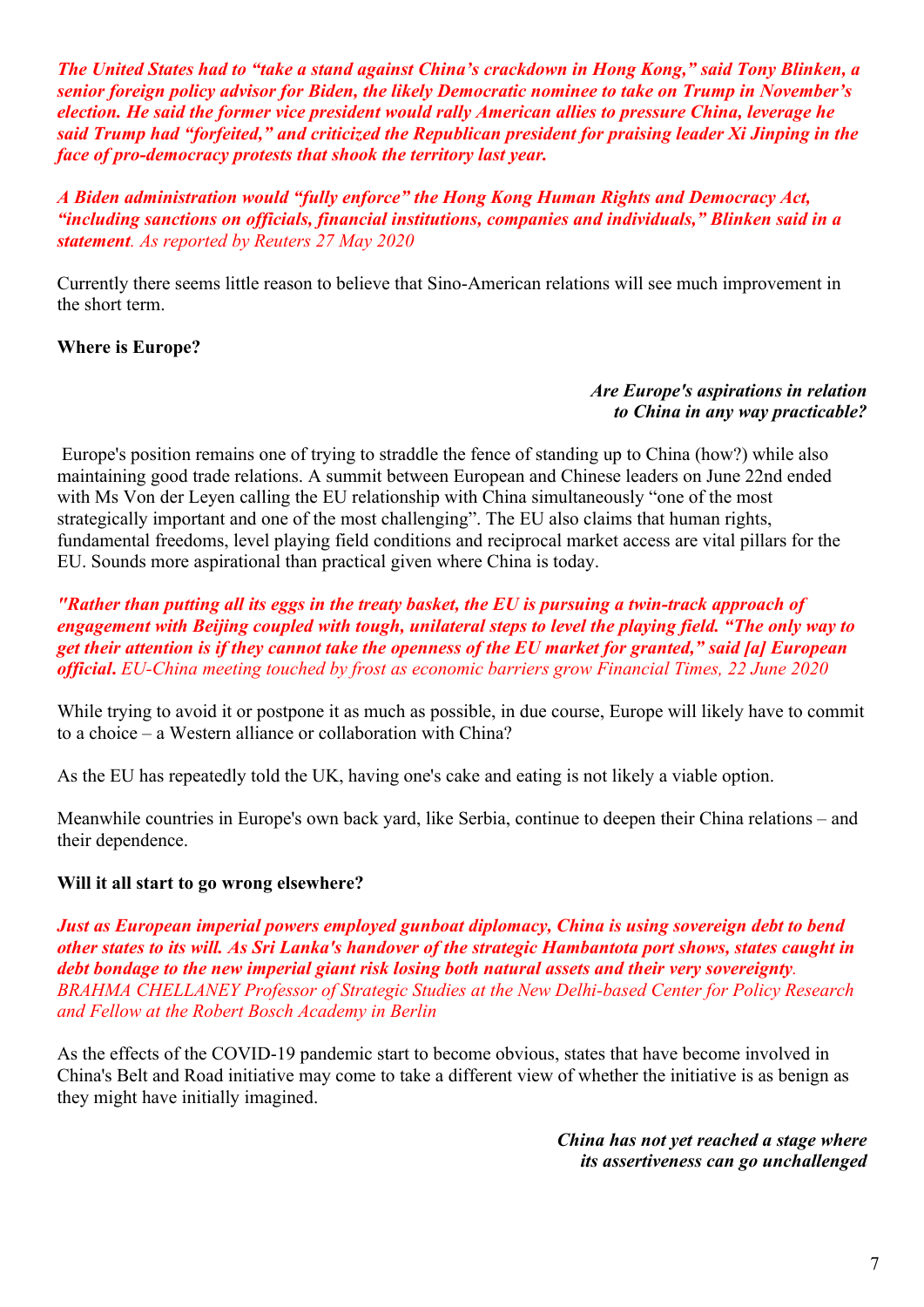#### **Is China's timing right?**

It's all about timing.

Has China's power position on the world reached a stage where it can throw its weight around effectively either without fear of retaliation, or safe in the knowledge that retaliation will be ineffective?

In our view, China has not yet reached that position. We believe that it is premature for China to abandon its panda diplomacy and switch to a more aggressive stance that will weaken its soft power.

That said, we also believe that the replacement of Chinese collaboration with growing rivalry with much of the rest of the world is now possibly irreversible.

#### **Is China 'done'?**

The overall question is whether China's ascendancy is reaching it twilight. Chatting to a bunch of 17-yearolds recently, I asked them about their views of China. The unanimous response was "China's done." While, until relatively recently, they were fascinated by China and its rise, they now seem to have lost interest.

We shall have to wait and see whether they're right.

#### **TAX, TAX, TAX.**

#### **Measures to rein in industrial scale tax shifting receive a nonfatal blow**

 One of the elements that continues to turn people against globalization is industrial scale tax-shifting practices within multinational companies. Tech companies have become the poster child of such tax avoidance.

The OECD initiative to address the issue on a multilateral basis have hit a roadblock as the US has withdrawn its support.

Yet, the issue is too politically (and fiscally) important to go away. It is likely that, in the absence of multilateral agreement, the major European countries will proceed with unilateral measure setting up further confrontation with the Trump administration.

Unlike the China issue, it is likely that a Biden win in November will open the door to further negotiations.

#### **But Mexico is taking prisoners…**

Meantime, Mexico is acting.

Raquel Buenrostro, the new head of the tax agency, is squeezing tax payments out of the largest multinationals under threats of criminal charges that include the possibility of jail time before trial. Some have labelled the approach as 'fiscal terrorism' – a charge that Ms Buenrostro strongly denies.

*[There will be] zero privileges and zero waivers" Raquel Buenrostro, as reported in the Financial Times*

#### **POST-BREXIT BRITAIN**

#### *A new role for post-Brexit Britain?*

There now seems little doubt that the UK will exit the transitional period and fully emerge as a third country at the end of 2020. We will not add here to the widespread views and speculations on whether some deal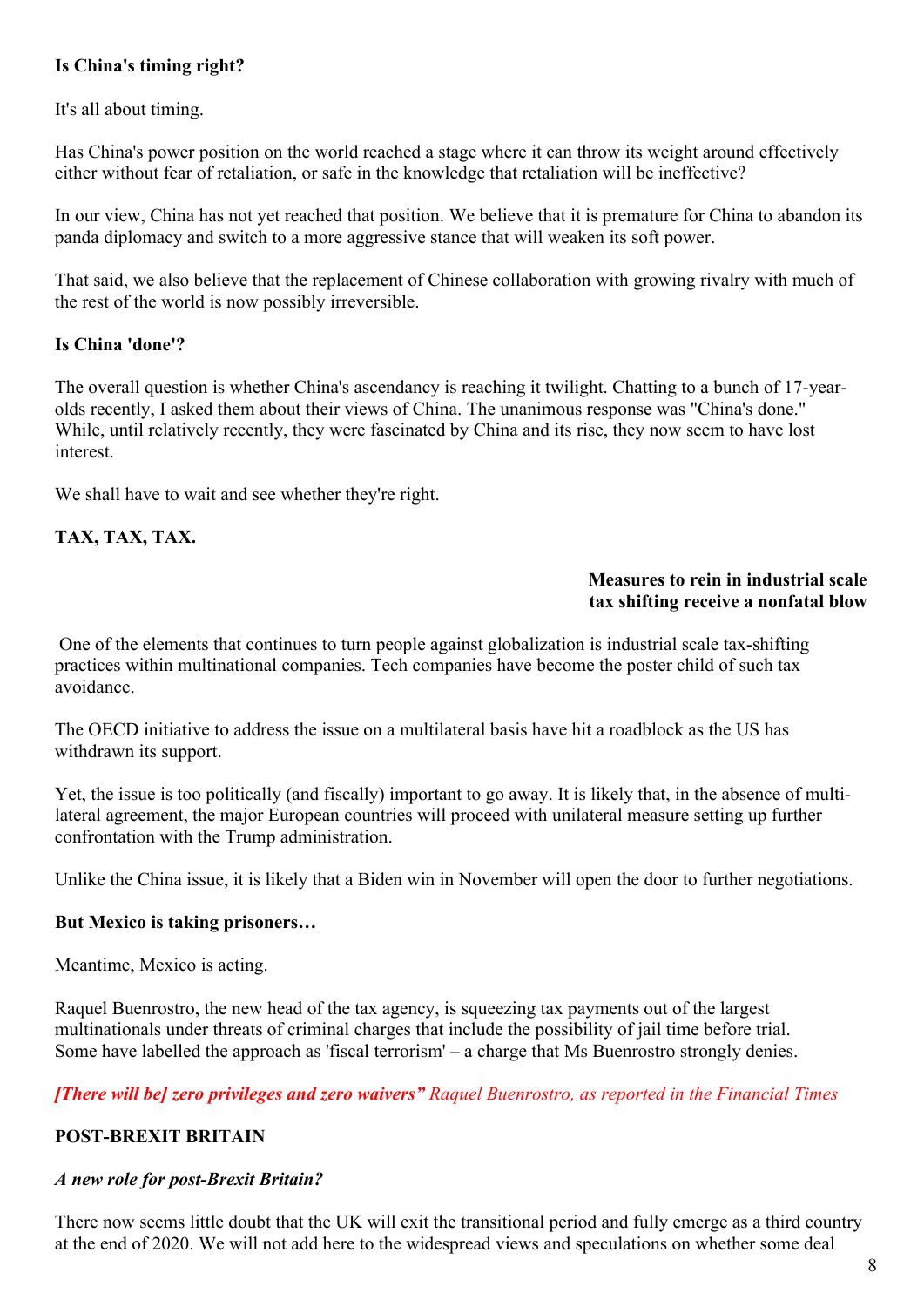will be reached, what sort of deal, or no deal. Our interest is in starting a discussion on the UK's place in the world post-Brexit.

> *An 'honest broker' role in a polarized world is more appropriate than a low tax, low regulation juris diction countries will proceed with unilateral measure setting up further confrontation with the Trump administration.*

In a recent article<sup>1</sup> we argued that the UK still has considerable influence and continues to top soft power rankings. Our vision of a post-Brexit Britain is as honest broker to facilitate collaboration between the three disparate power blocks – the US, the EU and China. We believe that such a role is both more productive and more fitting than a race to the bottom as a low tax, low regulation jurisdiction – something we believe no longer to be viable. "Everything is in line with the law, everyone has to comply.

#### *Joe Zammit-Lucia*

Joe Zammit-Lucia is a RADIX Co-Founder and board member. He is an entrepreneur and commentator on business and political issues writing in outlets in the UK, US, Germany and the Netherlands. His particular interest is the relationship between business and politic

#### *First published June 2020* **GLOBALISATION OUTLOOK [www.radixuk.org](http://www.radixuk.org)**

<sup>1</sup> https://reaction.life/london-can-be-the-new-geneva-for-international-diplomacy/

#### **About RADIX**

RADIX is a non-aligned public policy think tank for the radical centre. Its aim is to re-imagine the way government, institutions and societies function based on open-source, participative citizenship. To kick-start the thinking that is needed for policy to embrace technology, innovation, social and cultural change.

Contact: hello@radixuk.org [www.radixuk.org](http://www.radixuk.org)

© Copyright Radix Group Ltd. All rights reserved.

#### **LI bureau condemns China's demolition of 'one-country-two systems' firewall**

Today China has chosen to surrender its international obligations by demolishing the 'one-country-twosystems' firewall. On the day that Hong Kong people are set to celebrate the twenty-third anniversary of the Sino-British handover agreement – a treaty to safeguard specific civil and political rights until 2047 – the bureau of Liberal International stands in solidarity with the people of Hong Kong as China enforces its socalled national security law.

Despite assurances from Chief Executive Carrie Lam to the United Nations that human rights will be protected, we note with alarm that the first arrests of peaceful protestors under the new law have already been made. The voluntary, pre-emptive disbanding of pro-democracy groups, amid fear of severe legal repercussions, is warning that human rights across the Special Administrative Region are now threatened like never before.

Liberal International will work with our parties, parliamentarians, and partners to defend the democratic rights of the Hong Kong people. While we welcome the news that Taiwan and the United Kingdom have taken steps to protect groups of Hong Kong citizens the response must be global and unwavering.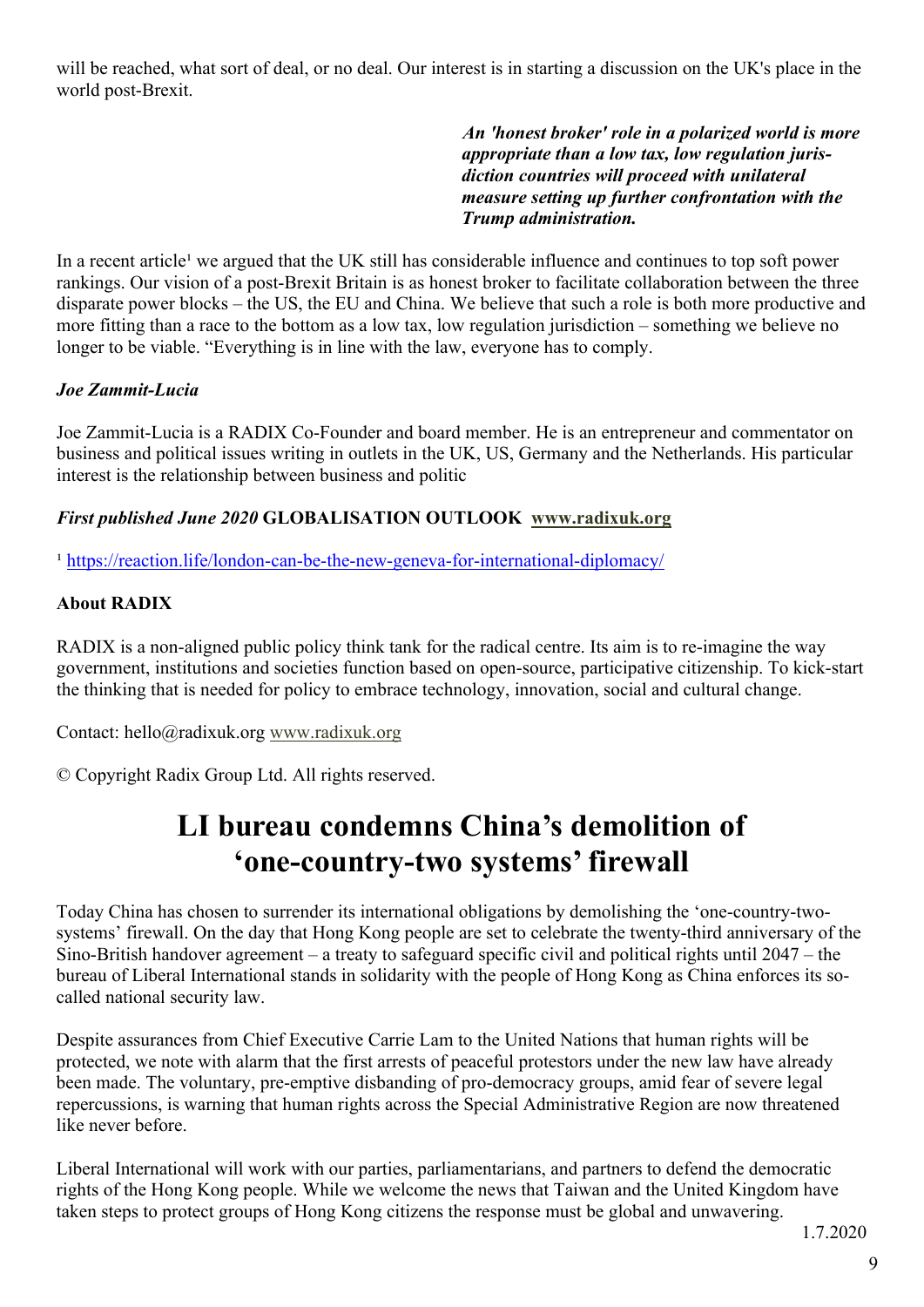### **Questioning Western Nations' Moral Values! Mohammed Nossier**

In any given conversation, western citizens tend to express the pride they take in what they define as "western values". Arguing that they abide by a set of high moral standards that sets them apart from the rest of the world, they fail to notice that the values they claim may be the accidental product of the strict rules and regulations that control and discipline their societies. Should these provisions ever degenerate, westerners will behave chaotically and immorally.

Western nations' superiority is derived from the fact that they are scientifically driven nations that offer dignified, prosperous lives to their citizens and provide them with appropriate paths for personal growth, which positively reflects on their societies' evolution. Moreover, western nations have articulated ruling mechanisms that allow their politicians to exercise and share power, but do not necessarily serve their citizens' best interests.



Meanwhile, moral values can be better observed in the actions of human beings living in the absence of democracy and rule of law.

The authenticity of moral values is most noticeable in individuals who stand by their beliefs and values knowing that voicing these will result in certain disgrace. For example, unlike westerners whose freedom of expression is protected by law, citizens of autocratic nations often struggle between expressing their opinions, which – if not to the liking of the ruler – could land them in prison for years, and keeping silent, living safe, neutral lives.

"When in Rome, do as the Romans do" is a practical proverb that may safeguard the lives of people living in "Rome", but that lacks the basic essence of morality. It reflects an attitude that encourages people to offer bribes when working in a corrupt nation and to refrain from doing so in nations where strict business regulations are enforced. Although many western nations penalize their citizens for committing bribery overseas, international companies often manage to overcome this obstacle by assigning a local agency to handle corruption on their behalf.

Decades ago, western nations habitually committed completely immoral acts such as serious crimes, national wars, gender inequality and sexual harassment, among others –until they put into place a number of transformative rules and regulations that allowed them to live progressive, moral lives, attain their present superior status and develop a constructive western interstate relationship. The West makes no attempt to build this type of constructive relationship with the rest of the world, where its relationships are driven mostly by economic interests.

Although western scholars often argue that autocracy is a barrier to national advancement, western nations tend to behave hypocritically by offering large amounts of aid to autocratically ruled countries with whose leaders they often maintain harmonious relations. Accordingly, they export arms and military equipment to these nations knowing that their military budget provisions could be better spent on offsetting real national deficiencies, such as education and healthcare!

Western nations have managed to develop a path to prosperity that serves them well and that revolves around self-interest, national strength and competitiveness; their moral values were probably formulated to advance this lifestyle. The present Covid-19 pandemic portrays how western nations deal with human evolution by advocating for providing ventilators to infected youngsters expected to spend long lifetimes in the service of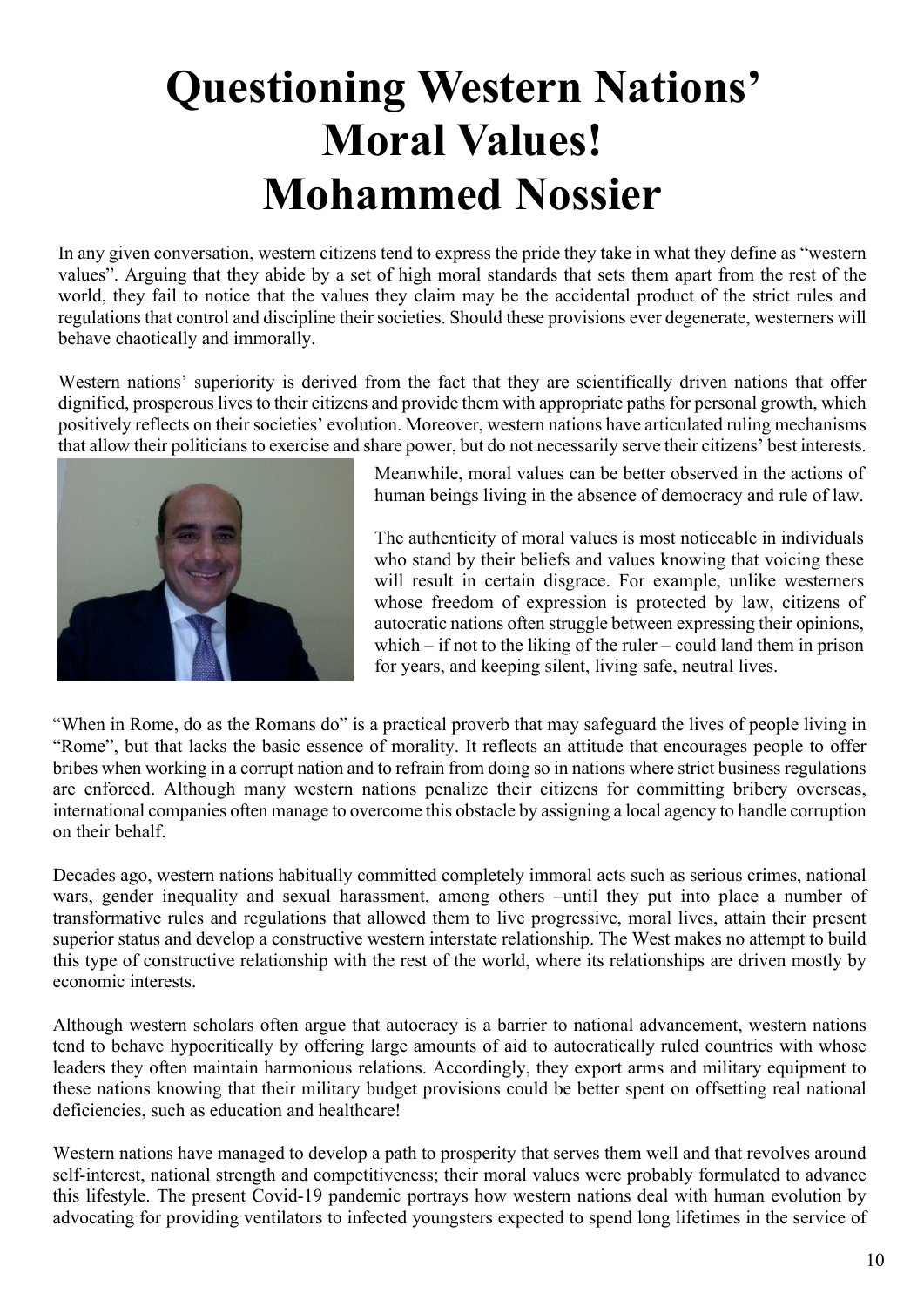their nations, at the expense of their elders whose past national contributions are discounted. Meanwhile, the culprits behind the ventilator shortage have yet to be interrogated!

The majority of western populations no doubt behaves morally; however, they are the powerless citizens who are only able to make their voices heard once every few years, at elections, when choosing their representatives mostly from a predetermined basket of political elites who are often manipulating their nations' policies, regardless of their political belongings, leading us to question the very essence of western democracy.

By extolling their moral values, western nations tend to acquire a sense of false moral supremacy, which is eventually translated into imposing their ideas and policies on the rest of the world – a move that in itself dismantles the core of morality. Actually, the true achievement of western nations came at the hands of previous generations of westerners who fought to establish democracy and rule of law in their nations that had been sinking into a state of massive chaos, thus creating the supremacy status that the present western generation is arrogantly harvesting today.

#### *Mohammed Nossier*

*Mohammed Nosseir is an Egyptian liberal politician who advocates for advancing political participation and economic freedom.*

### **Another Illegal Annexation. Andy Daer**

Claiming sovereignty over land overrun and occupied in war-time was, in ancient times, part of the cut and thrust of international relations. Thankfully, it was outlawed by the world community shortly after World War II.

Annexation was made formally illegal by the Fourth Geneva Convention in 1949. Its provisions have since been ratified by virtually every state in the world, including Israel and Palestine<sup>1</sup>. Annexation is permitted in only two circumstances, when it has been approved by the UN, or in self-defence. Neither applies in the West Bank. Benjamin Netanyahu's announcement that up to 40% of the Palestinian territory in the West Bank is going to become part of Israel is an attempted land-grab by a nation which has overwhelming military superiority over its neighbour.

The timing may be an attempt to deflect attention from Netanyahu's trial for breaches of trust and fraud, or due to getting the thumbs up from Donald Trump, but the reality is that extending the borders of Israel to encompass the whole of what was Mandate Palestine has been the goal since the 1967 war, and in the case of some of Netanyahu's predecessors, for much longer than that.

The UK, of course, has a deep historical connection with this dispute. After the collapse of the Ottoman Empire in 1917, the League of Nations mandated the British to nurture the creation of a Jewish state in part of Palestinian, provided the interests of the indigenous people in Palestine were safeguarded. When the mandate ended in 1948, Israel was created roughly in the place the United Nations wanted it, but no agreement was reached over statehood for the rest - mainly Gaza and the West Bank, and they were governed by Egypt and Jordan respectively for nearly twenty years. In 1967 Israel invaded Gaza and the West Bank in the course of a war with Egypt, Jordan and Syria, and has never left. Post-war military occupation is permitted on a temporary basis, but the 53 years since 1967 have stretched the definition of 'temporary' beyond breaking point. Few believed Israel ever intended to hand back captured territories to the Palestinians, and Netanyahu's plan to openly declare Israeli sovereignty proves the point. He has the approval of Donald Trump, but under international law, what he intends is still what the Geneva Conventions describe as a 'grave war crime'.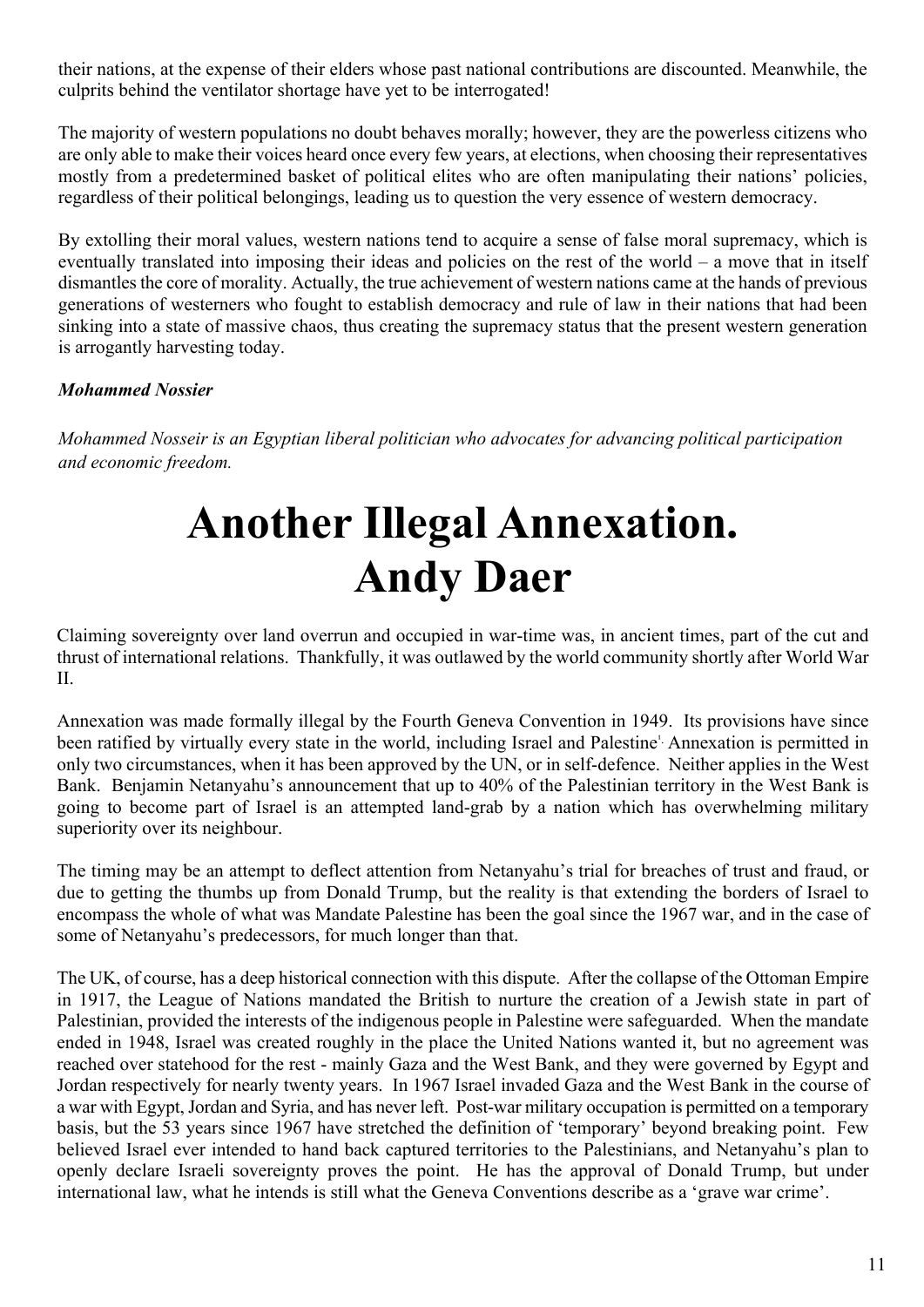Strangely, the proposed annexations offer little of value to Israeli citizens. Responsibility for imposing a strict Israeli regime on Palestinians in the West Bank has for many years been partly offloaded to the Palestinian Authority, and annexation transfers that burden back to Israel. There are few tangible benefits for Israelis, who have been free to settle in the West Bank throughout most of the years of occupation.



With so little to offer anyone, the plan looks increasingly like a vanity project for Benjamin Netanyahu. Flouting international law may feel like a personal triumph, but only if he doesn't care that Israel is increasingly seen as a pariah state. Another tragic own-goal would be a rise in anti-Semitism, which would be wrong and unjust, especially to the Jewish diaspora, but is nevertheless a possible consequence. He also disastrously misjudges the effect of endorsement by the American President. In the past, Israel enjoyed support and financial aid from a succession of American Presidents who saw it as a

strategic ally in a region of pivotal importance. Today, it is more likely that Trump simply admires strong leaders, and sees in Netanyahu echoes of Putin, Erdoğan, Orban, and, of course, himself. Netanyahu seems not to know that Trump is held in such low regard that his approval is far more likely to be counter-productive than helpful.

International law is clear, and we know that 1,000 European political figures recently signed a call for strong action if annexation went ahead, but Israel has defied international law and the disapproval of other nations for decades, with few consequences, and it is unlikely that disapproval alone can stop the annexation project. Sanctions, or the threat of sanctions, must form part of the world's response. Mere hand-wringing doesn't work.

There is also the danger that if annexation is halted or reversed over coming months, as it seems it well might be, the world will turn its attention elsewhere. Merely cancelling annexation would not be a triumph for world order. Even without the final step of formal annexation, Israel's existing occupation of the West Bank is illegal, and denies the human rights of a nation of people, as does the blockade on Gaza. Israel operates an apartheid regime within its own borders, and in the West Bank imposes martial law on Palestinians, but Israeli law on the illegal Israeli settlers. The military courts used for Palestinians require less evidence, and achieve high conviction rates. Although there are sporadic clashes between settlers and Palestinians, the Israeli military presence in the West Bank has little to do with security, and is designed mainly to make life unpleasant for Palestinians, as has been confirmed by many ex-IDF soldiers.

Netanyahu's reading of the political realities has so far been uncharacteristically poor, but it could get even worse for him. His botched attempt to ride roughshod over international law has focused attention on the West Bank, and it might unite the watching world in a demand for the two-state solution all Palestinians want. The world promised it to them in 1917, and the British Government took on the responsibility to provide it as "a sacred duty" of civilisation. We have failed the Palestinians too many times in the past. This time, we must not.

#### *Andy Daer*

Andy Daer is vice-chair of the Liberal Democrat Friends of Palestine. LDFP have run a number of webinars throughout lockdown, go to their website <http://www.ldfp.eu/> for coming events.

<sup>1</sup> Palestine had been recognised as a state by more than half of the world's countries by the year 2000. Today the figure is 140 out of a total of 196 countries, but it doesn't include the UK, which says it agrees with the idea of Palestinian statehood, but is waiting for the right moment.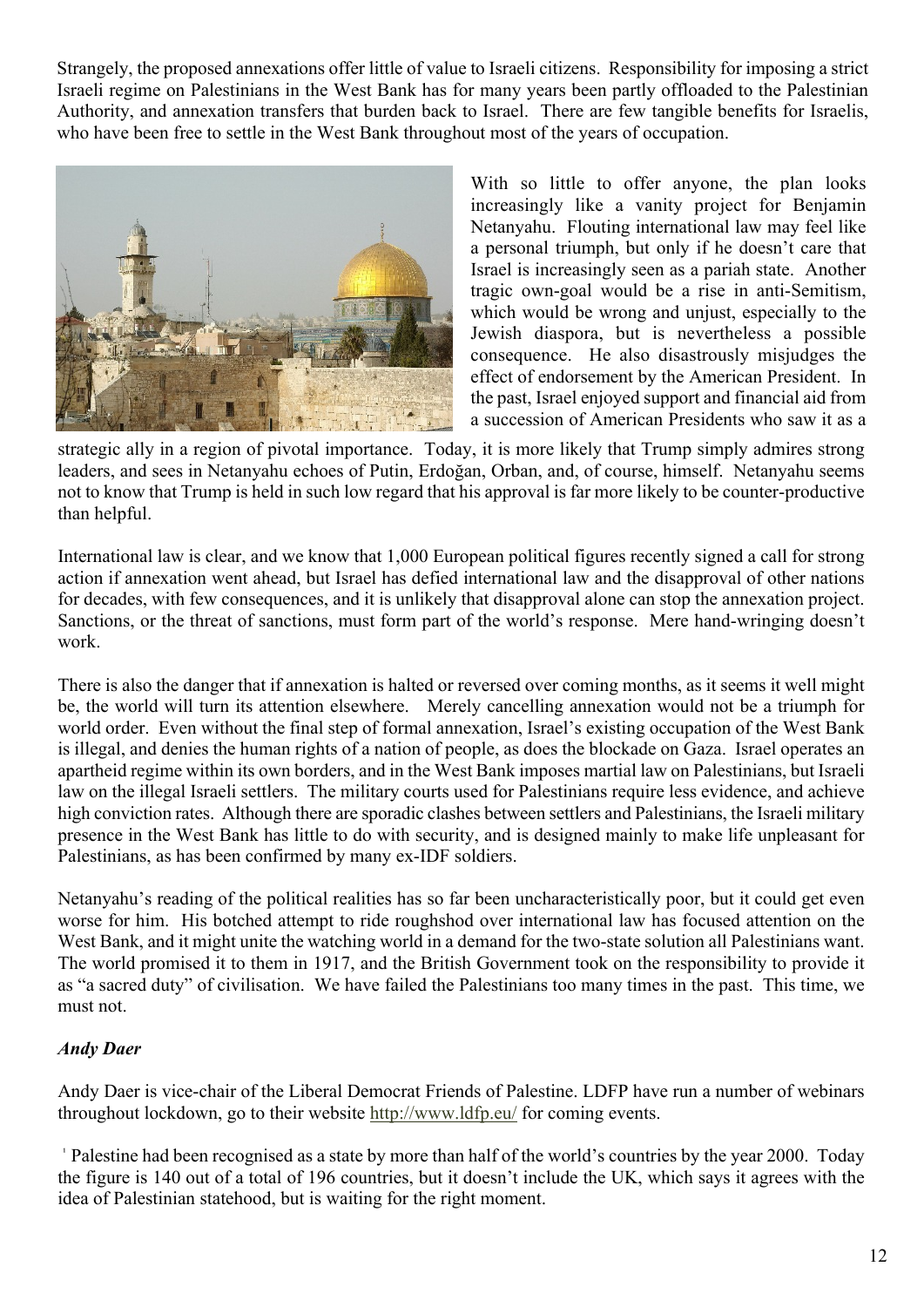### **Solidarity With Black Lives Matter**

Liberal International stands in solidarity with the Black Lives Matter movement. Racism, and arbitrary discrimination of any kind, is unacceptable and cannot be tolerated in a modern democratic state. The racially motivated police killing of George Floyd has brought to the boil long simmering complaints of systemic social injustice in the USA that have only been exacerbated by the Trump presidency. The disproportionate killing of black and minority groups by the police in the country that is proud to label itself the land of the free, cannot go on.

Floyd's dying words – I can't breathe – have resonated with black and minority ethnic groups across the world and awakened a widespread, justified, and incontrovertible feeling that they regularly suffer discrimination from the institutions that are mandated to protect them. Despite COVID-19 related lockdowns, protesters have gathered in cities worldwide to denounce the systemic racism that still pervades our societies and to call on leaders to make the necessary changes.

Liberal International urges all liberals to join the chorus of voices speaking out in defence of human rights; and to call for genuine reform of the governance systems across the world that, to this day, perpetuate and protect racist and discriminatory attitudes.

Liberals have always fought for the respect of human rights and the inclusion of equality as a basic principle in governance models. In a well-functioning society, no one should not have to fear arbitrary violence or discrimination from their own authorities.

In supporting the aims of confronting racism and bringing about real and urgent change we also recognise that protests need to be cognisant of other current global challenges, including the essential need to limit the spread of COVID-19.

As Liberals, we must take the lead against racism, we must continue the fight for human rights at home, in the coffee shop, in policy-making, and, crucially, on the streets – If you are neutral in situations of injustice, you have chosen the side of the oppressor.

All lives won't matter until black lives matter.

11/06/2020

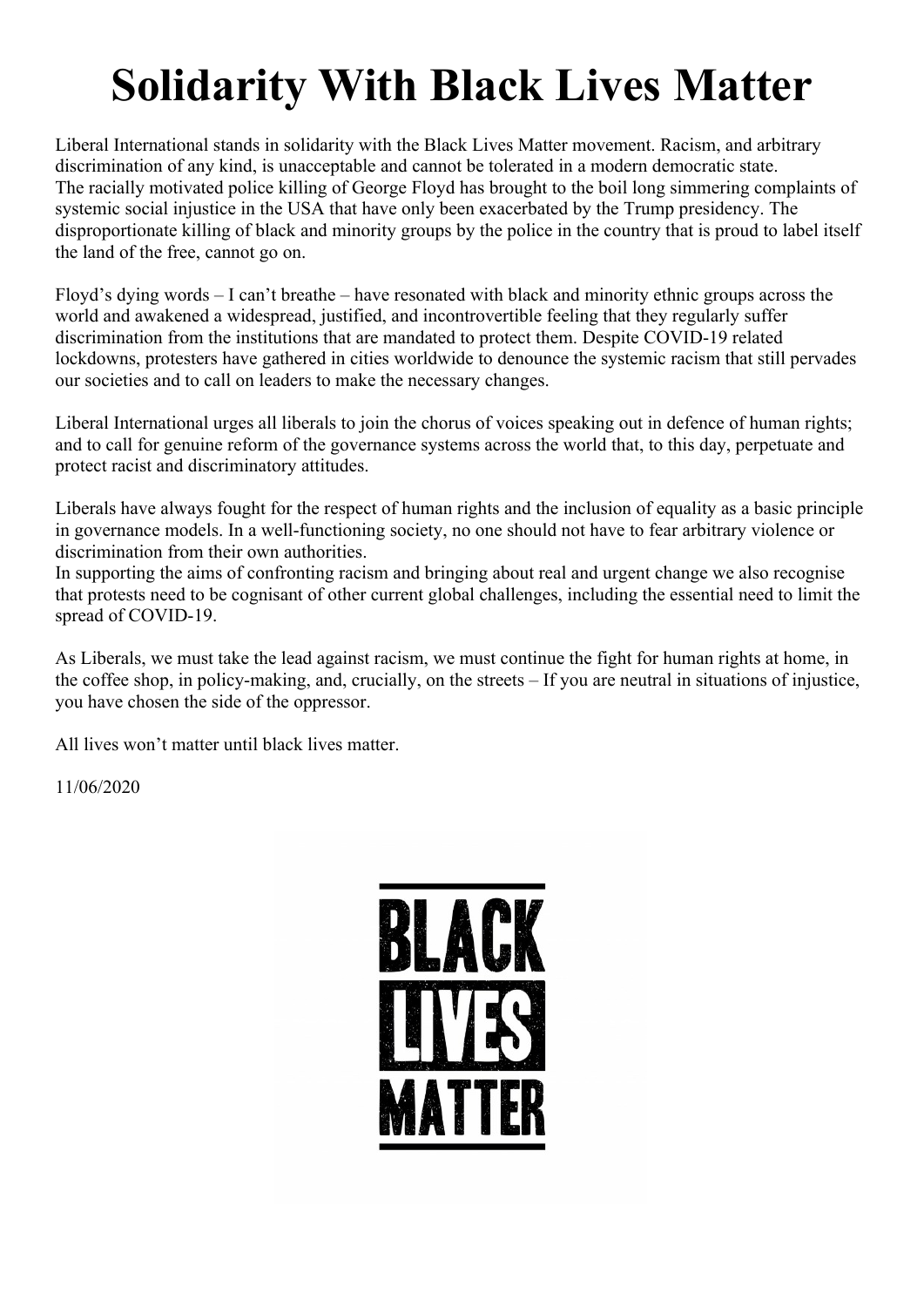### **Presidential term limit abused as Liberals claim democracy defeated**

Liberal International is closely following the worrying developments in Russia. In a move that according to Grigory Yavlinsky, LI Prize for Freedom laureate and founder of Yabloko, defeated democracy in Russia, President Vladimir Putin has pushed through sweeping amendments to the Russian constitution after a national vote.

According to Russia's liberals, the 206 amendments, which were presented to the public as a bloc, are a further step by President Putin to undermine a wide range of democratic and human rights in Russia.

Internationally, much attention has been devoted to the so-called reset of Putin's presidential terms, enabling him to run for two more six-year terms and stay in his post until 2036 with increased powers. Other amendments include raising the status of the Russian language from the official language to the language of "the state-forming Russian nation", explicitly mentioning the faith in God of the population, ensuring patriotic education in schools, and constitutionally banning same-sex marriage. Another amendment notably gives the Russian Constitution primacy over international law.

LI member party Yabloko urged its supporters to abstain in the vote, stating that it was "fundamentally unacceptable for the Party as a constitutional political institution to participate in unlawful, unconstitutional, fake voting, the sole purpose of which is to draw society into the establishment of irremovable power in Russia and the consolidation of a corporate authoritarian regime in the country." They also developed, together with Russian constitutional lawyers, an alternative set of amendments to the Constitution – The Constitution of Free People – which would promote democratic and civil rights. The party campaigned for putting this alternative Constitution to vote as an alternative to Putin's.

After the adoption of the new constitution, the suppression of freedom of speech, already heavily under threat in Russia, intensified. *Pskov* journalist Svetlana Prokopyeva was, after 18 months of investigation and trials, found guilty of "justifying terrorism" and sentenced to a significant fine. Ivan Safronov, journalist of *Kommersant* and *Vedomosti*, was accused of treason. A search was conducted in the flat of Taisiya Bekbulatova, Editor-in-Chief of *Kholod*. Journalists and citizens who participated in single pickets by the Federal Security Service building in Moscow, protesting against these reprisals, were all detained.

Following the vote on the constitutional amendments, the State Duma has introduced a bill under the new Constitution labelling anyone who allegedly calls for a violation of the territorial integrity of the country (i.e. those who do not recognise Russia's illegal annexation of Crimea) as extremists.

Liberal International will continue to stand with its member party Yabloko and others who continue to fight for democracy and human rights in Russia.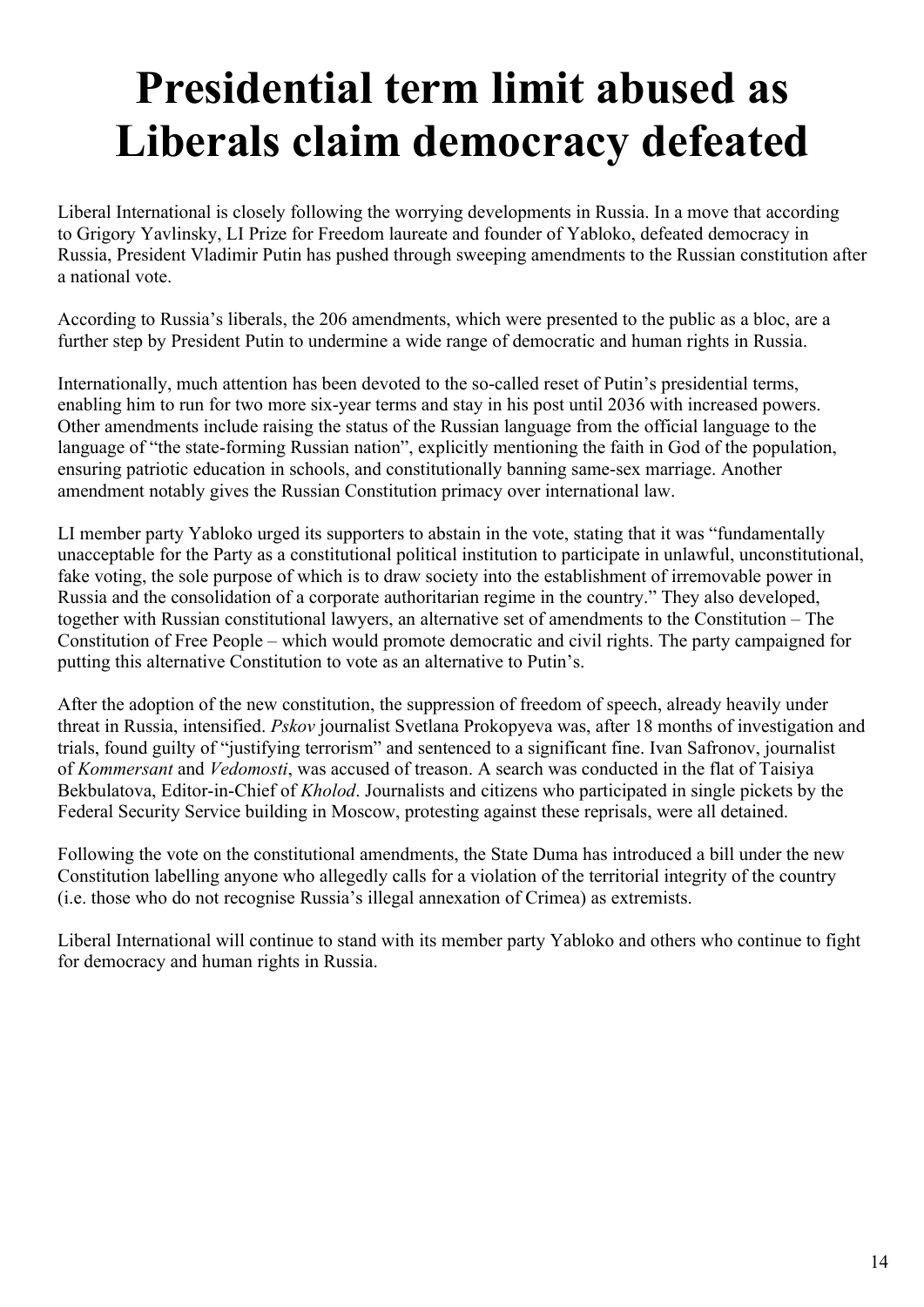# **reviews**

#### **The Unfinished Arab Spring: micro-dynamics of revolts between change and continuity, edited by Fatima El-Issawi and Francesco Cavatorta. Gingko 2020 £28.00 isbn 9781909942486**

In the wake of the December 2010 self-immolation of the impoverished young Tunisian street vendor, Mohamed Bouazizi, a wave of unrest swept across much of North Africa and the Middle East, leading to the ousting of presidents Zine El Abidine Ben Ali of Tunisia and Hosni Mubarak of Egypt.

At the time, I railed against fellow journalists who adopted the lazy slogan of 'Arab Spring' for the new phenomenon.

Lazy for at least two reasons. First, the term was a clumsy adaptation of the 1968 (ultimately failed) Czech uprising against the country's Soviet occupiers (the 'Prague Spring'); just as virtually every US political



EDITED BY Fatima El-Issawi AND Francesco Cavatorta

scandal since Watergate brought down US president Richard Nixon in 1974 has similarly been sloppily dubbed X-gate or Y-gate.

But the second, and more important, reason for my displeasure was that it was blatantly obvious from the turn of events, not least when they reached Syria, where I was lecturing in March 2011, that this momentous political trend was not a matter of just one season. Or indeed one year. I predicted it would take at least a decade, probably two, before we could map its trajectory or judge its success.

While I was working with the late Palestinian-Jordanian minister, Jamal Nasir on his autobiography we adopted a fresh term to describe what was happening: The New Arab Awakening. We were intending to write another book, with this title, deliberately echoing that of the classic 1938 history of the rise of Arab nationalism by George Antonius, *The Arab Awakening,* but sadly the nonagenarian Dr Nasir died before we got very far with that.

Now, however, a book has appeared that effectively does what we would have wanted to achieve, but with the added benefit of bringing together contributions from a wide range of distinguished scholars, many of them from the region themselves.

The title is well justified, too. The Unfinished Arab Spring is in two distinct parts. The first is a series of case studies, covering Tunisia, Egypt, Syria, Libya, Morocco and Algeria (Yemen being an interesting omission). Each chapter's author takes a different approach that is country-specific and illustrates well how very differently each uprising or revolution has turned out, from "delegitimising democratic demands" in the case of Egypt to "resource competition" in Libya.

The second part brings an analytical approach to the dialectic between the 'dynamics of change' and the 'dynamics of continuity'. Various agents and actors are identified, from well-educated youth to secular women, but so too the technological context, not least the prevalence of social media and other alternative platforms.

In the second section, Tunisia receives particularly close attention, which can be justified not only because this is where the so-called Arab Spring began (in mid-winter, of course), but also because Tunisia is the one country in which the New Arab Awakening can be said, more or less, to have been a success. Whether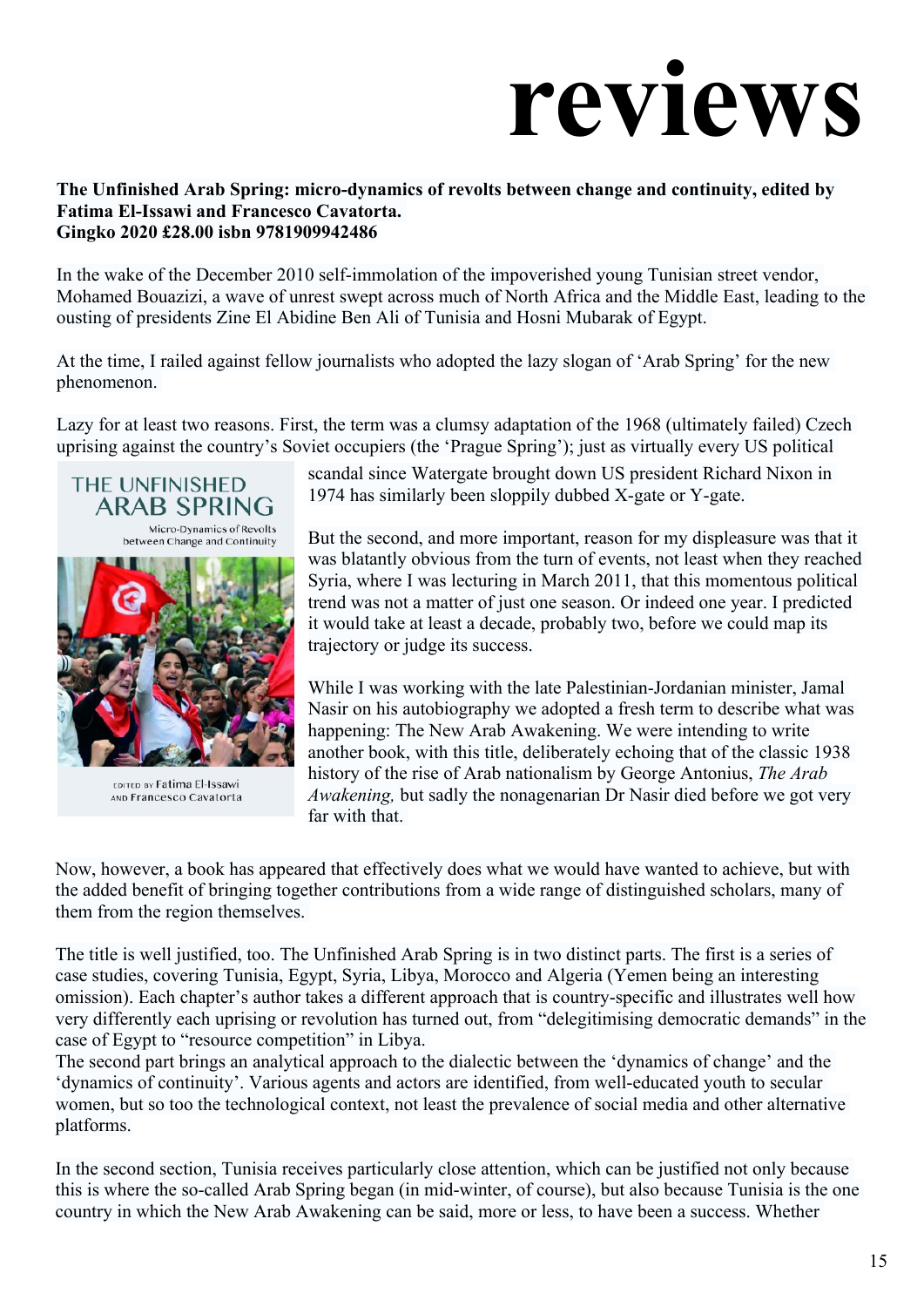others will prove to be in the long term remains to be seen, though there have been encouraging recent developments in Algeria.

All of the chapters have extensive footnotes and at the end of each there is a very useful bibliography. This is, after all, a serious collection of academic papers, though most of its authors have nonetheless managed to write in a style that is accessible to the informed general reader.

As a part-time School of Oriental and African Studies academic myself, I did momentarily baulk at one chapter heading in Part Two: "Youth Activism and the Politics of 'Mediapreneurship': The Effects of Political Efficacy and Empowerment on Mediated Norm Conveyance in Tunisia and Morocco". But do not be put off by this, or indeed by the price of the book. For a work of such scholarship, £40 was quite reasonable, so the £28.00 currently quoted on Gingko's website is a bargain. And if you cannot afford to buy the book yourself, get your library to order it. You and they will be grateful.

#### *Jonathan Fryer*

#### **Heroes in the Shadows, humanitarian action and courage in the Second World War, by Brian Fleming. Amberley 2019 £20.00 isbn: 9781445687322**

*Heroes in the Shadows* is a natural follow on to Flemings' earlier book, *The Vatican Pimpernel*, the story of Monsignor Hugh O'Flaherty, who saved at least 6,000 lives from the hands of the Nazis and Fascists during the Second War World. How do you measure heroism? The heroes in the shadows range from diplomats, most commonly now well known, to ordinary people. We are focussed around the Comet Line and other routes by which fugitives – refugees, airmen shot down over Europe, made their escape. Many of those who aided them would lose their lives, and the majority of volunteers were women.

It is worth recalling the motto of the Comet Line – Pugna quin Percutias – fight without strike, broadly an example of passive resistance against the Nazis. This aspect of opposition to the Nazis is less likely to be recalled than militant actions, though perhaps more so, relied on the solidarity of its members. The class and related conflicts in France and Belgium made resistance more difficult and infiltration more of a hazard.



There are some gripping passages as one moves through accounts of narrow escapes, the motivations of those encountered, the sheer audacity. It would be a spoiler to say more on that basis, but suffice to say we are mainly talking about ordinary people whose heroism and humanity deserves to be remembered.

Dr Brian Fleming sat it the Oireachtas, representing Dublin West in the Dáil from 1981-82 and the Seanad, from 1983 to 1987, for Fine Gael. This would have been around the time when Garret FitzGerald was considering bring Fine Gael into Liberal International - it did not happen and they are aligned with the Christian Democrats. I don't know what Fleming's stance on this was. Afterwards he was working in education and continues to promote education amongst the disadvantaged.

*Stewart Rayment*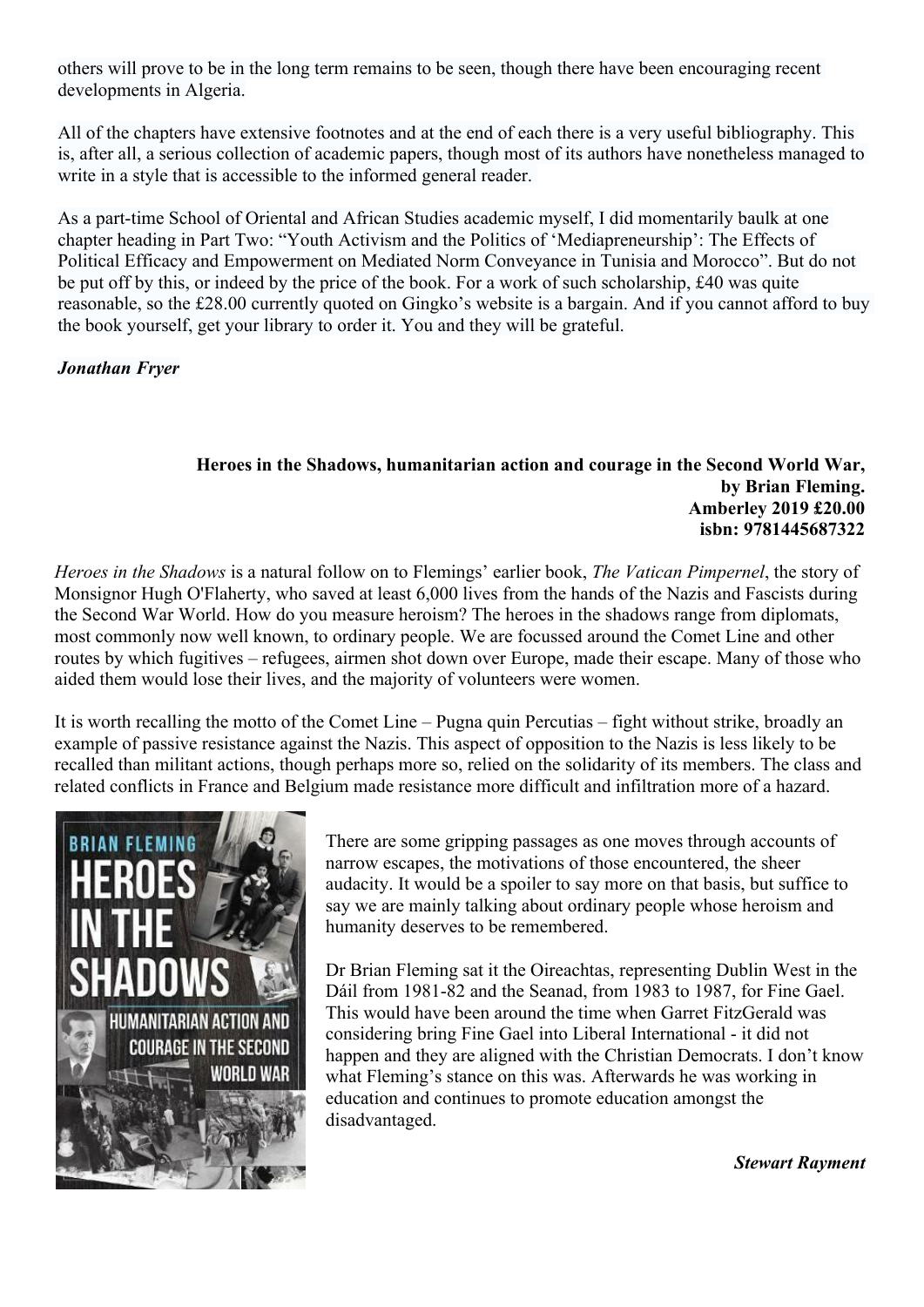### **International Abstracts**

#### **Egypt**

Egypt needs to better leverage in its foreign policy, by Mohammed Nosseir Modern Diplomacy, May 14, 2020 https://moderndiplomacy.eu/2020/05/14/egypt-needs-to-better-leverage-its-foreign-policy/

#### **Israel**

Covid-19 in the time of Netanyahu, by Yonatan Mendel. London Review of Books 7<sup>th</sup> May 2020.

The report of the Liberal Democrat Friends of Israel fringe meeting at last September's Liberal Democrat conference was deferred as the Israeli general election was about to take place. It was inconclusive and no settlement came of it, causing yet another general election, the third, which was again, inconclusive. Then coronavirus cut in and the stalemate had to be resolved. Yonatan Mendel, of Ben-Gurion University, provides an update until we can have a more substantive review.

https://www.lrb.co.uk/the-paper/v42/n09/yonatan-mendel/covid-19-in-the-time-of-netanyahu

#### **Turkey**

Will Erdoğan hold on to his voter base at all costs, can he retain it?

*Medyascope is a centre-left, even 'liberal' in the Turkish context, blog*

*https://medyascope.tv/2020/06/11/turkey-will-erdogan-hold-on-to-his-voter-base-at-all-costs-can-he-retainit/*

#### **USA**

They survived the worst battles of World War II and died of the virus, by Ellen Berry. New York Times 24th May 2020.

*One of the saddest accounts from the Covid 19 Pandemic; though it relates to Trump's United States, it is somehow redolent of the Conservative's cull of the care homes in Britain.*

https://www.nytimes.com/2020/05/24/us/they-survived-the-worst-battles-of-world-war-ii-and-died-of-thevirus.html

History will judge the complicit; why have Republican leaders abandoned their principles in support of a dangerous and immoral president? By Anne Applebaum. The Atlantic July/August 2020.

*It takes a long time to get going, via tales of the German Democratic Republic and Vichy France, but eventually it gets there.*

https://www.theatlantic.com/magazine/archive/2020/07/trumps-collaborators/612250/

Democrats will be lost without the Senate, by John Nichols. The Nation 13<sup>th</sup> July 2020

*Simply winning the presidency isn't enough for the Democrats, if they can't wrest the Senate from Republican leader Mitch McConnell, Biden will be as hamstrung as the last two years of Obama's administration.*

https://www.thenation.com/article/politics/senate-democrats-biden/